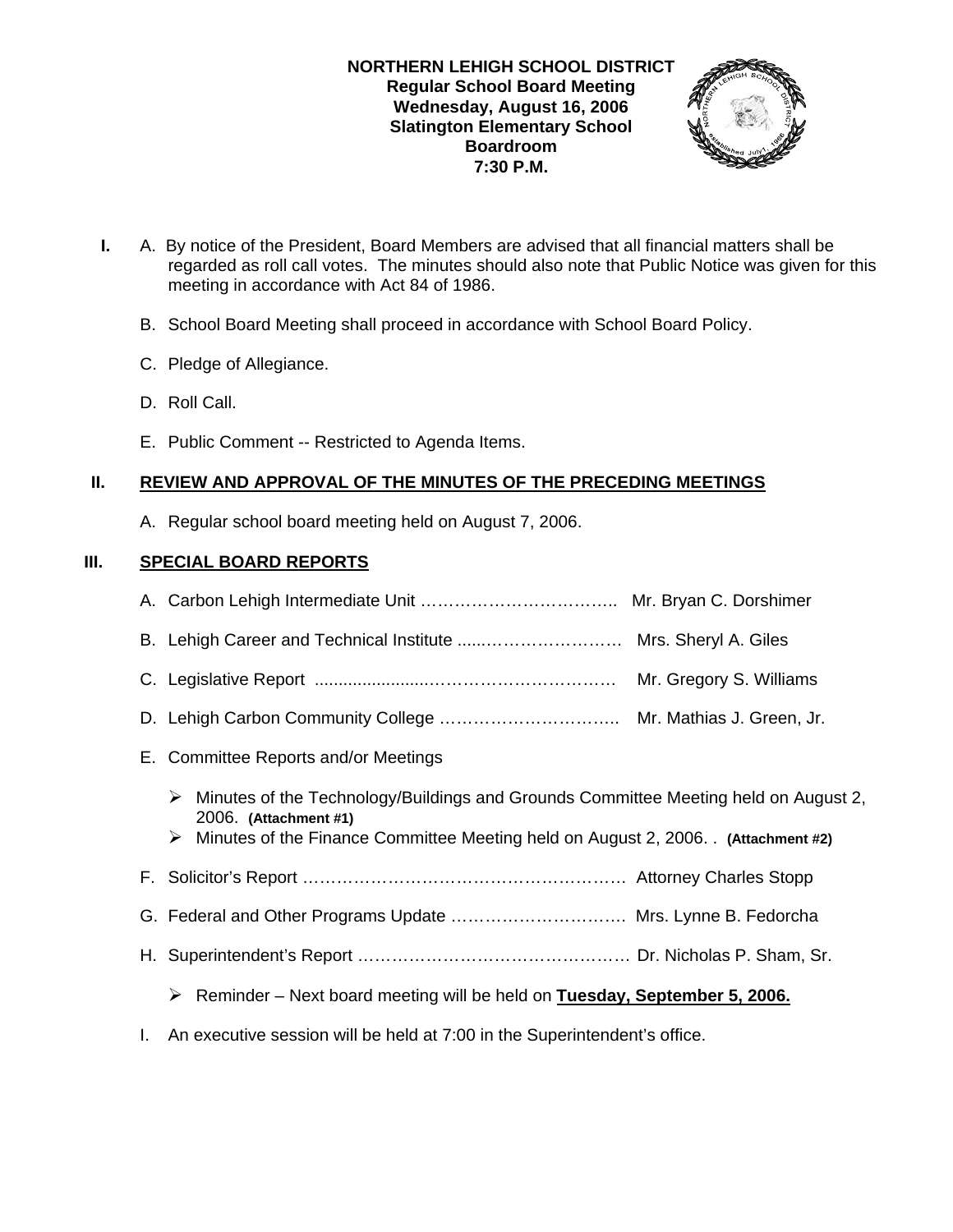# **IV. PERSONNEL**

#### A. Nomination for Appointment

- 1. Administrative
	- a. Aileen Yadush Assignment: High School Principal, replacing Robert Kern who has resigned. Salary: \$83,500 Effective Date: Upon Release of Current School District

#### B. Administrative Transfers

2. Non-Professional

|  | a. Amy Unger |                                                                   |
|--|--------------|-------------------------------------------------------------------|
|  | From:        | Peters Elementary School, Personal Care Assistant student no      |
|  |              | longer residing in district.                                      |
|  | To:          | Middle School 8 <sup>th</sup> Grade Personal Care Assistant       |
|  | Effective:   | September 5, 2006 and will terminate if student no longer resides |
|  |              | in district.                                                      |
|  | Salary:      | \$10.03/Per Hour (no change in salary)                            |

#### C. Resignation

- 1. Accept the resignation of Wendi Kern from her position as High School Café/Library/Computer Room Aide effective June 16, 2006.
- 2. Accept the resignation of Tammy Brown from her position as Title I Reading teacher effective 60 days from August 3, 2006 or until a replacement can be found.

# **V. CONFERENCES**

# **VI. POLICY**

A. Student-Parent Handbook Changes

 Approve the changes to the Northern Lehigh High Middle School Student-Parent Handbooks as presented. **(Attachment #3)** 

# **VII. CURRICULUM AND INSTRUCTION**

# **VIII. OLD BUSINESS**

 Approve to accept the revision to IV Benefits item 1 medical co-payment chart of the Act 93 Administrator Compensation Plan for Northern Lehigh School District Middle Level Management Team passed on August 7, 2006.

# **IX. NEW BUSINESS**